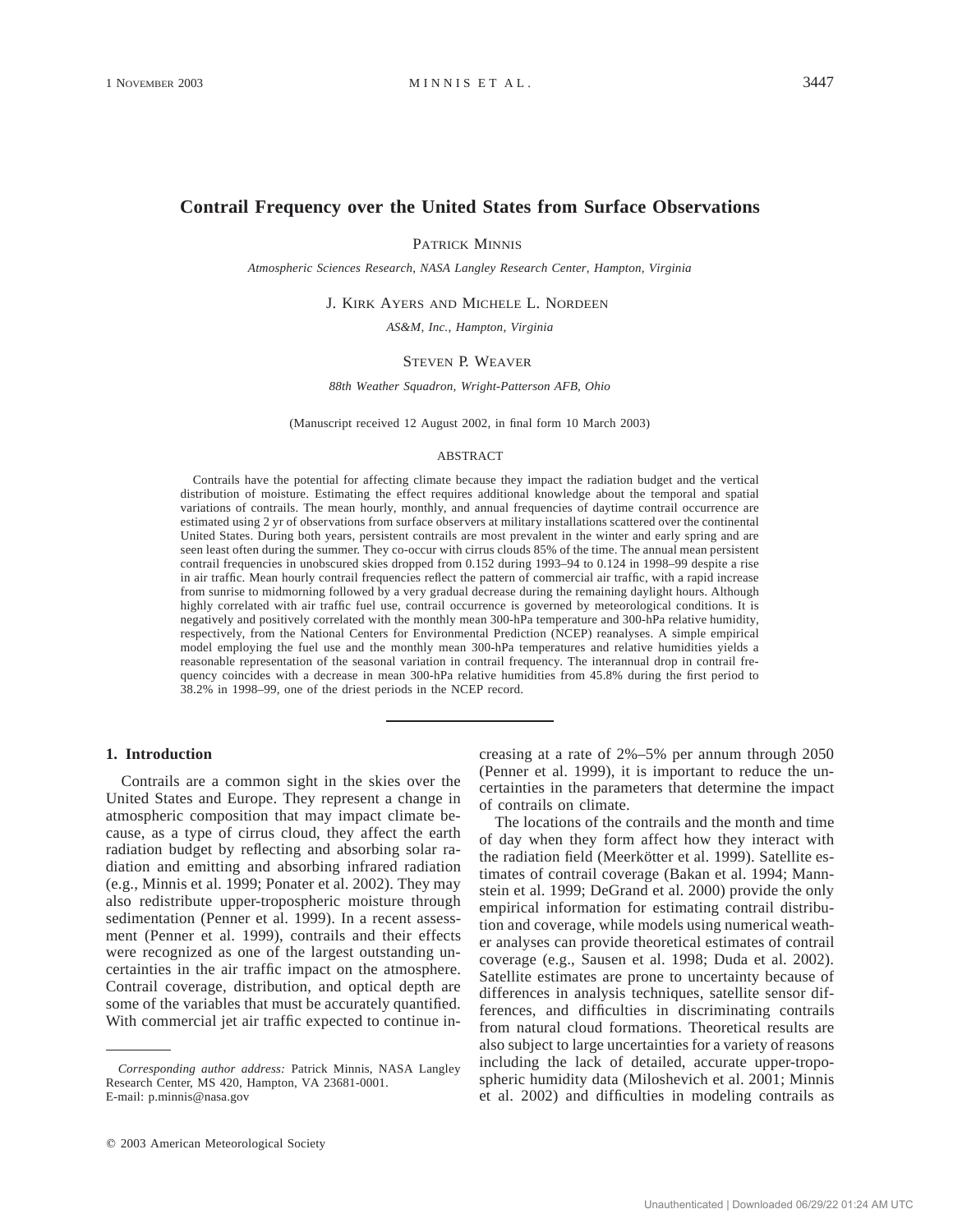

FIG. 1. Contrail observing sites for the two periods overlaying the fuel use estimate for May 1990.

quantities distinct from natural cirrus clouds (Ponater et al. 2002). An independent means of quantifying contrails is needed to help validate and assess both the model and satellite estimates of contrail distributions.

Minnis et al. (1997) documented the frequency of contrail occurrence over the United States based on a year of hourly surface observations taken at U.S. Air Force (USAF) bases (AFBs) during 1993–94. They found a distinctive seasonal cycle and diurnal variations of contrail occurrence that were related to jet traffic patterns. Their results are based on a single year of data and may not represent the climatological variability of contrail occurrence over the United States. To establish a more reliable climatology of contrail frequencies and gain a better understanding of their variability, contrail observations were taken for an additional year at USAF bases during 1998–99. These more recent observations are analyzed here and compared and combined with the data taken during 1993–94 to establish a more reliable contrail occurrence climatology for the contiguous United States. The results should be valuable for better understanding of contrail spatial and temporal variability and for validating model calculations and satellite observations.

## **2. Data**

## *a. Contrail frequency*

The raw data were taken by weather observers at USAF or Army airfields distributed over the continental United States (CONUS) as shown in Fig. 1 for the first and second periods. The coordinates and number of

sampled months for each site are given in the appendix. Nominally, an observation was taken once each hour every day at 19 bases during the first period (January 1993–May 1994) and at 17 bases during the second observing period (March 1998–March 1999). The actual monthly coverage varied with station. The geographical distribution changed from the first to the second periods because of base closings, reduction in airfield operating hours, and availability of observers. Fewer months were sampled during the second period than during the first period. During 1993–94, observations were taken during 94% of the possible time slots compared with only 75% for 1998–99. Data were taken at only 31% and 44% of the sites during March and February 1999 and up to 94% during April 1998. Observations during the second period ranged from only 1 month at Whiteman AFB to 12 months at Beale, McChord, Shaw, and Tinker AFBs (specific locations are given in Table A1). Since these are daytime data, the number of samples per day varied with season.

Each observation is classified into one of four categories: no contrails, nonpersistent contrails, persistent contrails (PCs), and obscured. Additionally, each classification was qualified as being with or without cirrus. Finally, the contrail observations were not always taken resulting in a no-observation category. The obscured category is a result of thick haze or clouds blocking the view of the observer to the upper troposphere. A nonpersistent or short-lived contrail is defined as one that tends to evaporate and extends only a short distance from the aircraft. A PC extends at least several miles behind the aircraft, shows no dissipation during the ob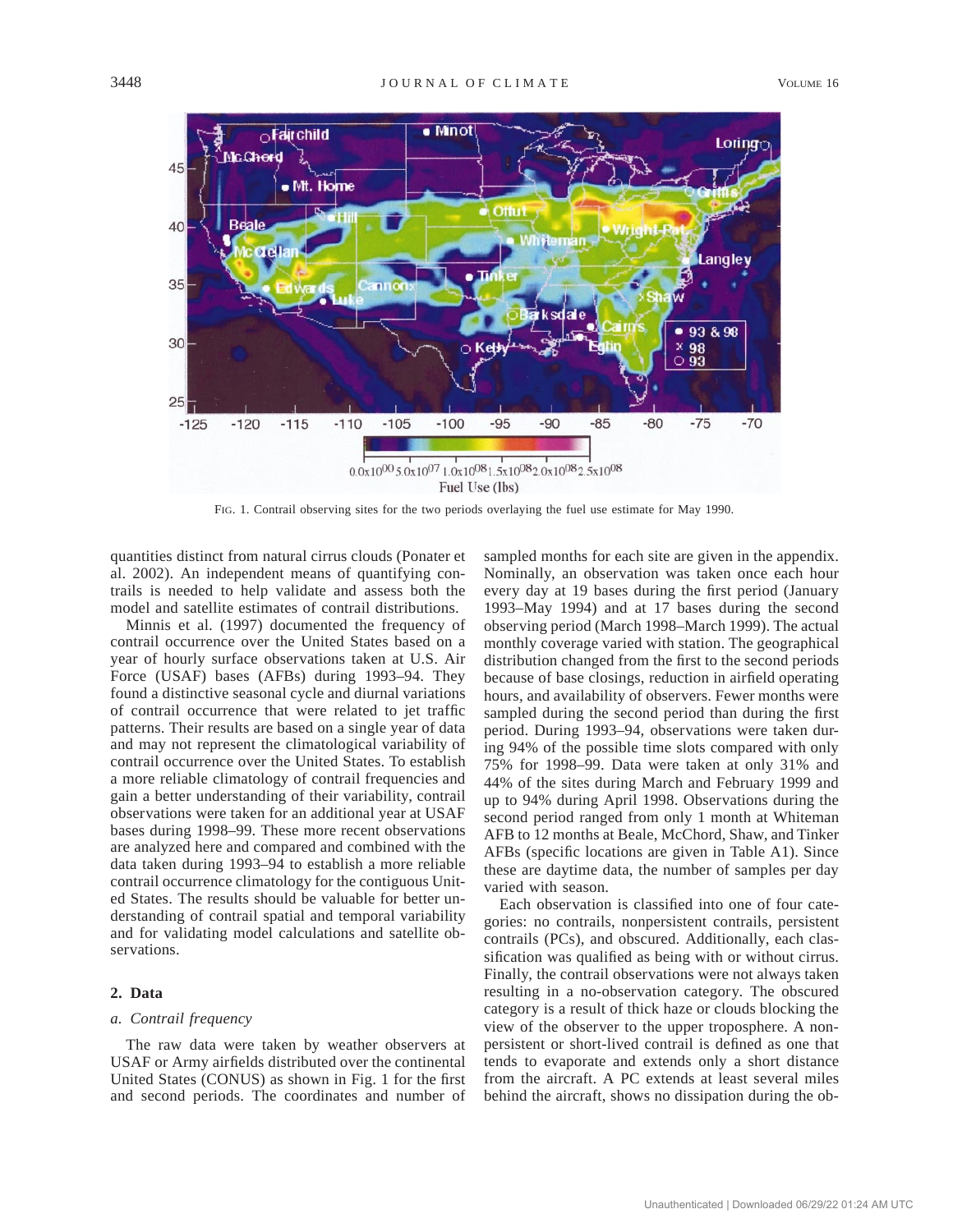servational time, and appears to spread. Older PCs that have spread and cannot be linked to an aircraft were recorded as contrails when they could be identified. Older contrails can develop into cirrus clouds that are unrecognizable as contrails (Minnis et al. 1998). Thus, these estimates might underreport PC occurrence.

Monthly and hourly means were computed to determine the seasonal and diurnal (as opposed to nocturnal) variations of these categories for each site. The same statistics were also computed with obscured data excluded. These latter results, which implicitly assume that the contrail probabilities are the same in normal and obscured conditions, might be more representative of the true frequencies of contrail occurrence. Minnis et al. (1997) provide a detailed description of the data, sampling, and averaging procedures. Due to reduced sampling during 1998–99, averages were also computed separately for the 13 sites using only those months that were common to both periods for each site.

### *b. Air traffic data*

The air traffic information consists of the May 1990 fuel use estimates  $f$  above  $7 \text{ km}$  on a  $1^\circ$  latitude–longitude grid (Baughcum et al. 1993) that were used for analysis of the 1993–94 contrail data (Minnis et al. 1997). The May 1990 data are used to represent the annual mean fuel use (see Fig. 1). The mean fuel use for each month  $f_m$  was estimated by adjusting  $f$  by the monthly percent deviation of NO*<sup>x</sup>* emissions from the annual mean over North America between 9 and 13 km from Figs. 2–3 of Baughcum (1996). The NO<sub>x</sub> emission is directly proportional to the fuel burned. Between 1994 and 1997, it is estimated that the air traffic increased at a rate of roughly 5%  $yr^{-1}$  over the CONUS [the International Civil Aviation Organization (ICAO) 1998]. Thus, the fuel usage should have increased by 28% from 1993 to 1998. For correlation with the 1998–99 observations, the May 1990 dataset was uniformly increased by 28% using the assumption that traffic patterns did not change substantially during the interim. For each site, a value of  $f_m$  was computed by averaging the fuel use for a  $3^\circ$  box centered on the  $1^\circ$  region containing the site.

## *c. Temperature and humidity*

Contrails form when the relative humidity Rh with respect to water exceeds 100% in the exhaust plume of the aircraft and the temperature *T* is less than about  $-39^{\circ}$ C. They will persist and spread when the relative humidity with respect to ice Rhi in the ambient air exceeds 100%. Ideally, it would be desirable to know the value of Rh and *T* for each contrail observation. However, radiosonde profiles of Rh and *T* over the CONUS are geographically sparse, available only at 0000 and 1200 UTC, and temporally inconsistent because of changes in sensors, recording practices, and data-re-



FIG. 2. Statistics of 300-hPa relative humidities from radiosonde data taken near observing sites during 1993–94 and 1998–99. (a) Probability distribution of instantaneous relative humidity as a function monthly mean relative humidity and (b) correlation between the frequency of relative humidity and monthly mean relative humidity.

duction procedures (e.g., Elliott et al. 1998). The conditions that support contrail formation conditions may only last for a few hours over a given location and 12 hourly profiles would be inadequate for accurately assessing the contrail potential at a given time and place. Furthermore, the altitude of a contrail observed from the surface is unknown. The monthly mean relative humidities RH and temperatures *T* at 300 hPa (the greatest altitude with humidity data) from the National Centers for Environmental Prediction–National Center for Atmospheric Research (NCEP–NCAR) reanalyses (Kistler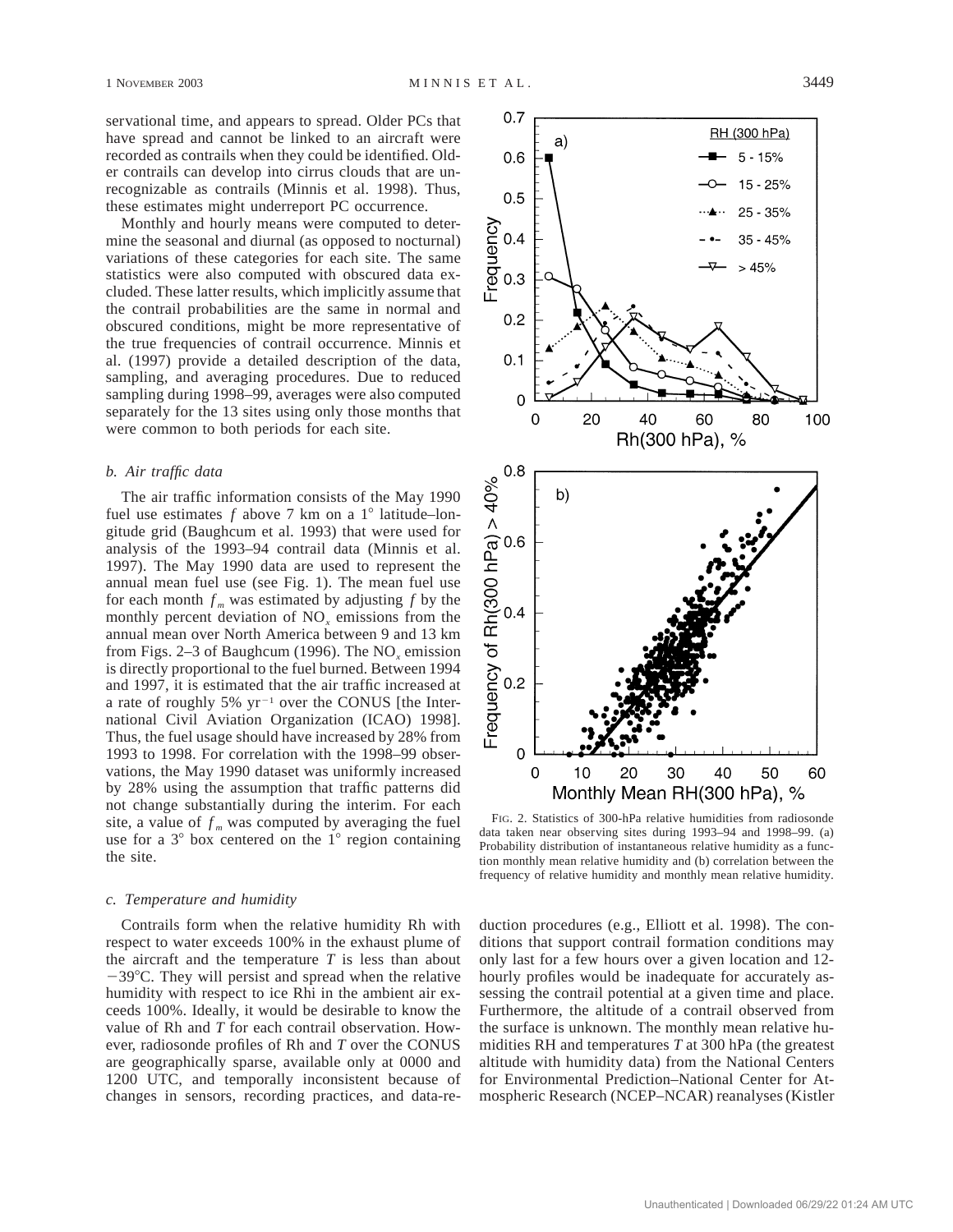

FIG. 3. Correlations of monthly frequency of 300-hPa relative humidities greater than 40% from radiosonde data taken near observing sites during 1993–94 and 1998–99 with corresponding frequency of relative humidities greater than 40% at (a) 250 and (b) 200 hPa.

et al. 2001) on a  $2.5^{\circ}$  grid were used as a proxy for detailed assessment of the meteorological conditions at each location. The values from the  $2.5^{\circ}$  region that encompasses a given surface site were merged with the corresponding contrail results. While it is recognized that the NCEP values are not perfect, they should be more temporally and spatially consistent than the radiosonde data because of the physical constraints of the model used for the reanalysis. In addition, they provide values over any location in the United States. As shown below, the monthly means at 300 hPa provide a rea-

sonable measure of the probability for contrail formation in an average sense.

To a first approximation, persistent contrails should develop when Rhi  $> 100\%$  and  $T < -39\degree$ C. However, Rh is the quantity typically available from model or radiosonde data. Nominally, the value of Rh corresponding to Rhi =  $100\%$  decreases almost linearly from 76% at  $-30^{\circ}$ C to 52% at  $-70^{\circ}$ C (e.g., Sassen 1997). The radiosondes used in the United States typically measure humidity (Gaffen 1993) with a carbon hygristor (e.g., VIZ-B) or a capacitive thin film element (e.g., Vaisala RS-80A). Both sensor types yield similar dry biases in upper-tropospheric humidity (UTH) compared to satellite measurements (Soden and Lanzante 1996). Using comparisons of Vaisala RS-80A and frost-point hygrometer data, Miloshevich et al. (2001) developed an empirical correction factor that, when applied to the Vaisala RS-80A profiles, would yield actual ice-saturation values of Rh that vary from 62% at  $-30^{\circ}$ C to 22% at  $-70^{\circ}$ C. Similar results would be expected for the VIZ-B sensors. The frequency of occurrence of Rh exceeding ice saturation at cold temperatures should be a good measure of the potential for contrail formation. This frequency for a given month should be related to the monthly mean relative humidity RH(*p*) at pressure *p.*

To examine this assumption, histograms of the frequency of Rh at 300 hPa were computed for different ranges of RH(300 hPa) using radiosonde profiles taken at the National Weather Service station nearest each AFB surface site within a radius of 300 km during 1993, 1994, 1998, and 1999. Radiosondes from a total of 12 stations were used. The maxima in the probability distributions in Fig. 2a shift from 5% for RH  $<$  15% to 35% for  $RH > 45%$ , the range with a secondary maximum at  $Rh = 65\%$ . The frequencies of Rh between 40% and 50% are nearly identical for the last two RH categories. These same data were then used to determine how the frequency of  $Rh > 40\%$  varies with RH. This value was selected because  $Rh = 40%$  corresponds to ice saturation at  $-49^{\circ}$ C according to the Miloshevich et al. (2001) correction. Temperatures at 300 hPa reach  $-49^{\circ}$ C mostly during the winter over the CONUS. The data plotted in Fig. 2b yield a linear correlation coefficient  $R = 0.86$  between RH(300 hPa) and Rh  $> 40\%$ . The values of *R* are 0.93 and 0.75 for Rh  $>$  30% and 50%, respectively, when correlated with RH(300 hPa). Thus, RH(300 hPa) should be a good measure of the frequency of contrail conditions at 300 hPa when the temperature and a large number of data points are considered.

Most contrails form between 200 and 300 hPa. To ensure that RH(300 hPa) is representative of the conditions for the entire main contrail layer, the frequencies of  $Rh > 40\%$  at other pressures were correlated with RH(300 hPa) using the radiosonde data. The results shown in Fig. 3 yield  $R = 0.86$  and 0.72 for 250 and 200 hPa, respectively. The correlation for 250 hPa is as strong as that for 300 hPa, while it drops off somewhat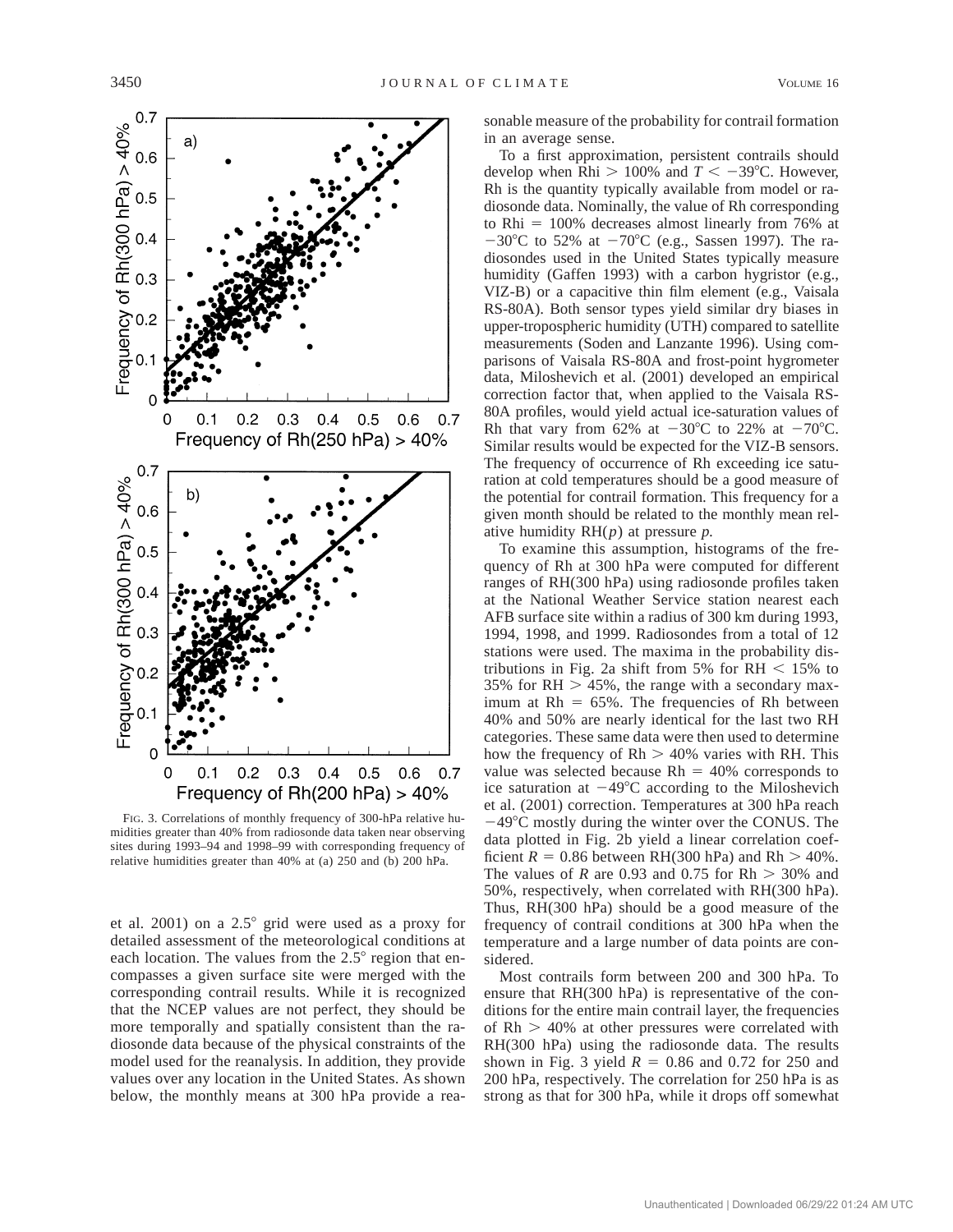TABLE 1. Annual mean 300-hPa relative humidity over radiosonde sites in the United States near the contrail observing sites.

| Year | Radiosonde RH (%) | NCEP RH $(%)$ |
|------|-------------------|---------------|
| 1993 | 32.0              | 46.9          |
| 1994 | 33.0              | 46.1          |
| 1998 | 28.9              | 39.0          |
| 1999 | 27.9              | 37.3          |

for 200 hPa. While it may not capture all of the scatter and is less representative for 200 than for 250 hPa, RH (300 hPa) should, on average, be a reliable predictor for the mean frequency of potential contrail conditions in the prime contrail layer in the atmosphere.

Finally, because the RH data from NCEP are used instead of those from the radiosonde data, it is necessary to verify that NCEP values are comparable to the available soundings. Monthly means from the NCEP regions containing the radiosonde launch sites were correlated with the corresponding radiosonde monthly means. The correlations are positive for each year with *R* averaging 0.66 during 1998–99 and only 0.27 during 1993–94, when the radiosonde system was undergoing several changes. Many of the colder  $(T < -40^{\circ}C)$  humidity values during 1993 were thrown out in the processing of the radiosonde data (Elliott et al. 1998). Table 1 lists the mean values of RH (300 hPa) for all of the regions together for each year. The NCEP values are 14% and 10% greater than their radiosonde counterparts during 1993–94 and 1998–99, respectively. VIZ-B sondes were primarily used during the earlier period, while Vaisala sondes were scheduled to replace the VIZ-B sondes beginning in 1998. The processing procedures for cold temperature humidities changed dramatically during October 1993 followed by some additional changes in 1997 (Elliott et al. 1998). Thus, the change in the NCEP–radiosonde differences between the two periods is not surprising. The 10% difference during the latter period and, probably, a similar amount during 1993–94, results from an adjustment of the humidity within the NCEP and apparently corrects for much of the dry bias in the observed data. Despite the differences between the two periods, it is clear that the average RH(300 hPa) over these sites decreased significantly in both datasets from 1993–94 to 1998–99.

### **3. Results**

### *a. Annual means*

Figure 4 shows the mean PC frequencies computed relative to the total number of observations and to the number of samples excluding obscured data. The mean values excluding the obscured data range from a minimum of 0.015 at Cairns Army Airfield (AAF) at Ft. Rucker, Alabama, to 0.296 at Wright-Patterson AFB. Data were taken during only four late spring and early fall months at Cairns AAF and are not a particularly



FIG. 4. Mean PC frequencies during 1998–99 observing period for all sites with observations. The sites are ordered from north to south.

good representation of the annual mean. The data from Whiteman AFB were taken during April 1998 only. The maximum value at Wright-Patterson AFB is not surprising given its proximity to the heaviest air traffic area in the country (Fig. 1). Eglin AFB, Cairns AAF, and Minot AFB are generally outside the main airways.

Figure 5 shows the geographical distribution of the annual mean frequencies of PCs without obscured data for both periods. The contrail frequency dropped primarily over the western states during 1998–99, while the average over the east for the second period is comparable to that during 1993–94. The lack of data over the northeastern United States during the second period is readily apparent in these results. Means for stations with fewer than five samples are not shown.

The greatest change between the 1993–94 and 1998– 99 datasets occurred at Luke AFB, where the unobscured PC frequency increased from 0.054 to 0.131 in the latter period, a trend opposite that over California. The average site ratios of nonpersistent to persistent contrails during the first and second periods are 0.45 and 0.41, respectively. During 1993–94, this ratio at Luke AFB was 1.7, more than 50% larger than any other site. The ratios exceeded 0.7 at only two other sites for both periods. It is possible that some of the Luke observers classified the PCs improperly during the first period. If it is assumed that the average number of CONUS nonpersistent contrails was observed at Luke AFB during 1993–94, then the average PC frequency for Luke would have to be adjusted upward to account for the assumed and observed number of nonpersistent contrails resulting in a mean value of 0.130 for Luke during 1993–94. This uncertainty should not affect the overall conclu-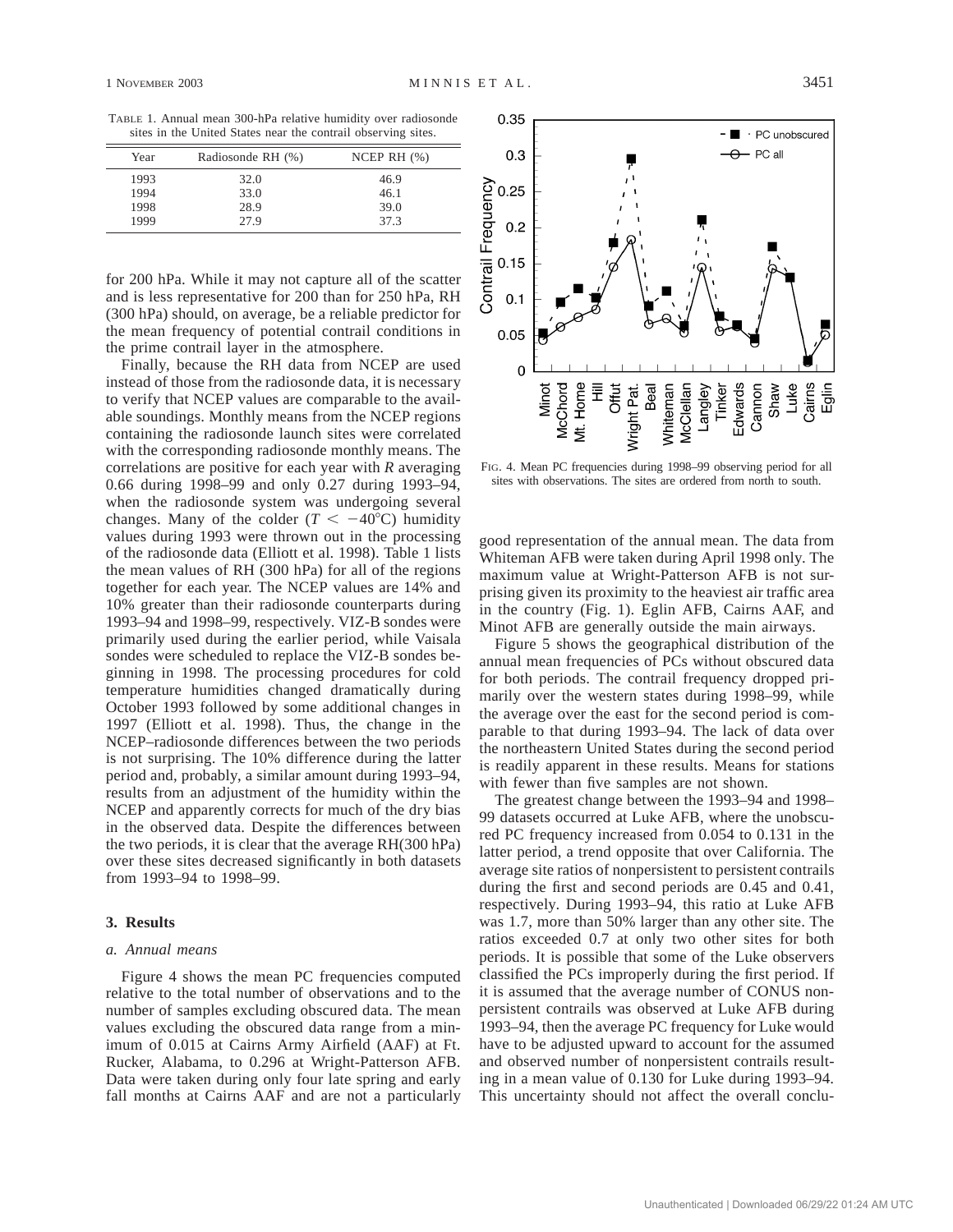

FIG. 5. Annual mean PC frequencies with unobscured data for each site. Sites with fewer than five months of observations are excluded.

sions of this study but would slightly raise the firstperiod average frequency.

### *b. Seasonal variations*

The 1993–94 and 1998–99 monthly mean PC frequencies are plotted with the standard errors of the mean for each point in Fig. 6. Maximum contrail frequency occurs during February or March for both periods with and without the obscured data. The minimum during the second period occurs in September compared to July during 1993–94. In general, PCs occur least often during summer and most often during winter. The frequencies for the results including all observations in Fig. 6a are statistically the same with means of 0.089 and 0.093 for the first and second periods, respectively.

A straight average of the 1998–99 data without obscured data (Fig. 6b) using the monthly means for each site is 0.114, a value that is only 75% of the 1993–94 mean of 0.152 (Table 2). This marked difference in the unobscured frequencies is due to a dramatic drop in the number of obscured data during the latter period as seen in Fig. 7. For the considered sites, the skies are completely obstructed most often during winter and least frequently during late summer. The average number of obscured cases was 30.2% and 19.6% during 1993–94 and 1998–99, respectively. The differences in Fig. 6b are statistically significant only during March, April, and September when the contrail frequencies are much greater during the first than during the second period. The relatively large changes in the differences during March and April are due to differences in the occurrence of large frequencies of obscured cases with small contrail frequencies. More sites had large frequencies of both contrails and obscured observations during 1993– 94 for those months than during 1998–99. Despite the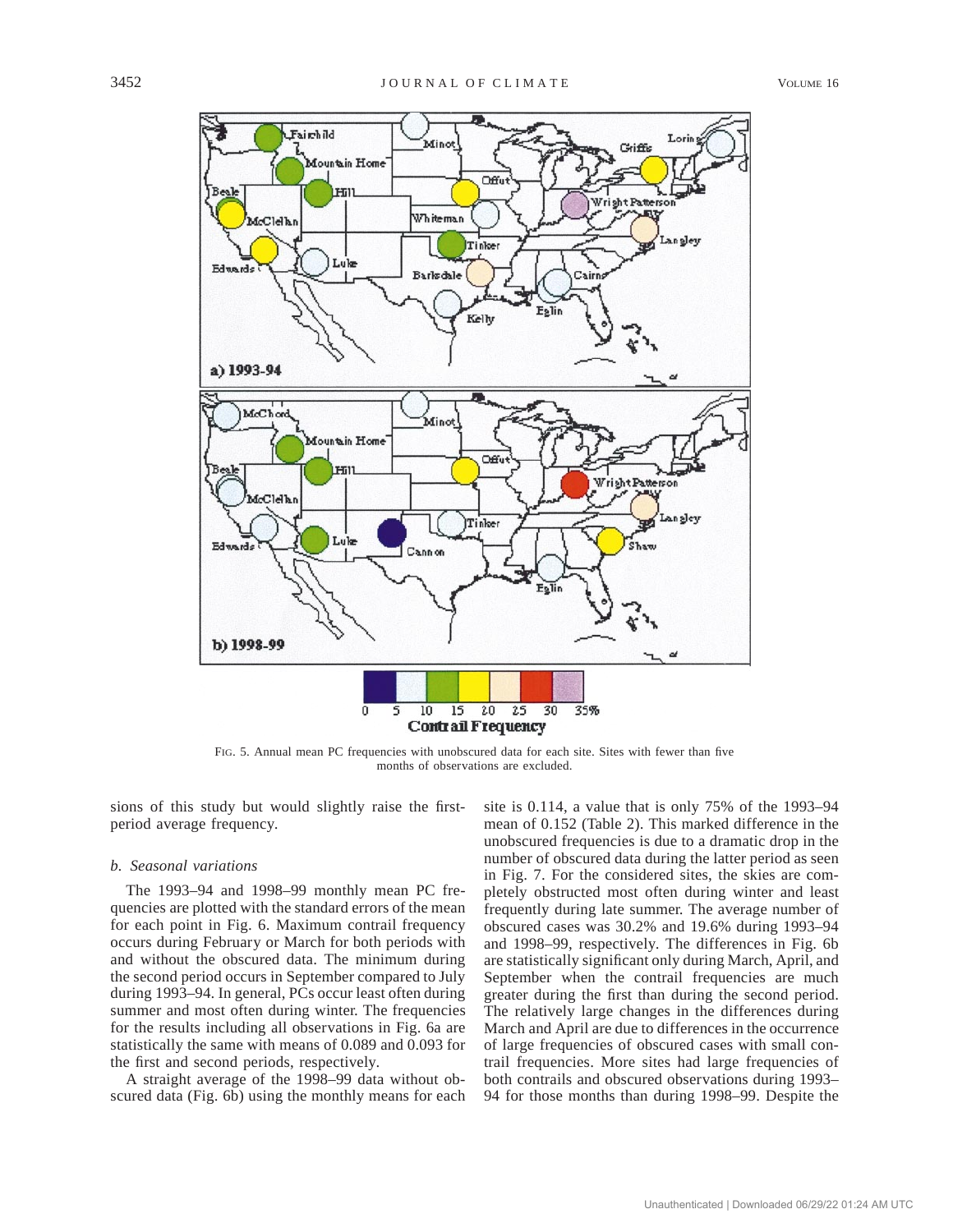

FIG. 6. Monthly mean PC frequencies for both time periods for (a) all data and (b) unobscured data.

greater number of obscured cases during the first period, cirrus clouds were observed simultaneously with PCs 93% of the time during the second period compared to 79% of the time during 1993–94.

Discrepancies in the monthly sampling may also affect the differences between the two observation periods. To examine the impact of sampling differences on



FIG. 7. Monthly mean frequency of obscured data.

the interannual change in PC frequencies, monthly means were computed using unobscured data for the sites and months with observations common to both years. Averages computed using those criteria (Fig. 8), were less in 1998 than during 1993, except for January and July. The seasonal variations are similar to the 1998–99 average. The mean values for the first and second periods in Fig. 8 are  $0.134 \pm 0.010$  and  $0.115$  $\pm$  0.011, respectively, which yield a smaller difference, 14%, between the two periods than computed using a straight average of all data. The larger difference based on all of the data is likely due to biased seasonal sampling.

Because of the seasonal similarities between the two datasets, the effects of the nonuniform monthly sampling during 1998–99 on the annual mean can be minimized by using the first period as a guide. An adjusted annual mean value of 0.140 was computed for 1993– 94 using the monthly mean PC frequencies without obscured data for the first period weighted by the number of monthly samples for the second period. The ratio of the original 1993–94 mean PC frequency, 0.152, to this

TABLE 2. Contrail frequencies for first and second periods for all sites.

| Parameter                                                      | 1993-94 | 1998-99 |
|----------------------------------------------------------------|---------|---------|
| Number site months                                             | 234     | 144     |
| Cirrus coincidence (%)                                         | 79      | 93      |
| All PC frequency                                               | 0.089   | 0.093   |
| Unobscured PC frequency                                        | 0.152   | 0.114   |
| Unobscured non-PC frequency                                    | 0.052   | 0.040   |
| Total unobscured contrail frequency                            | 0.204   | 0.154   |
| Regionally, monthly matched frequency                          | 0.134   | 0.115   |
| Seasonally normalized, unobscured PC frequency (best estimate) | 0.152   | 0.124   |
|                                                                |         |         |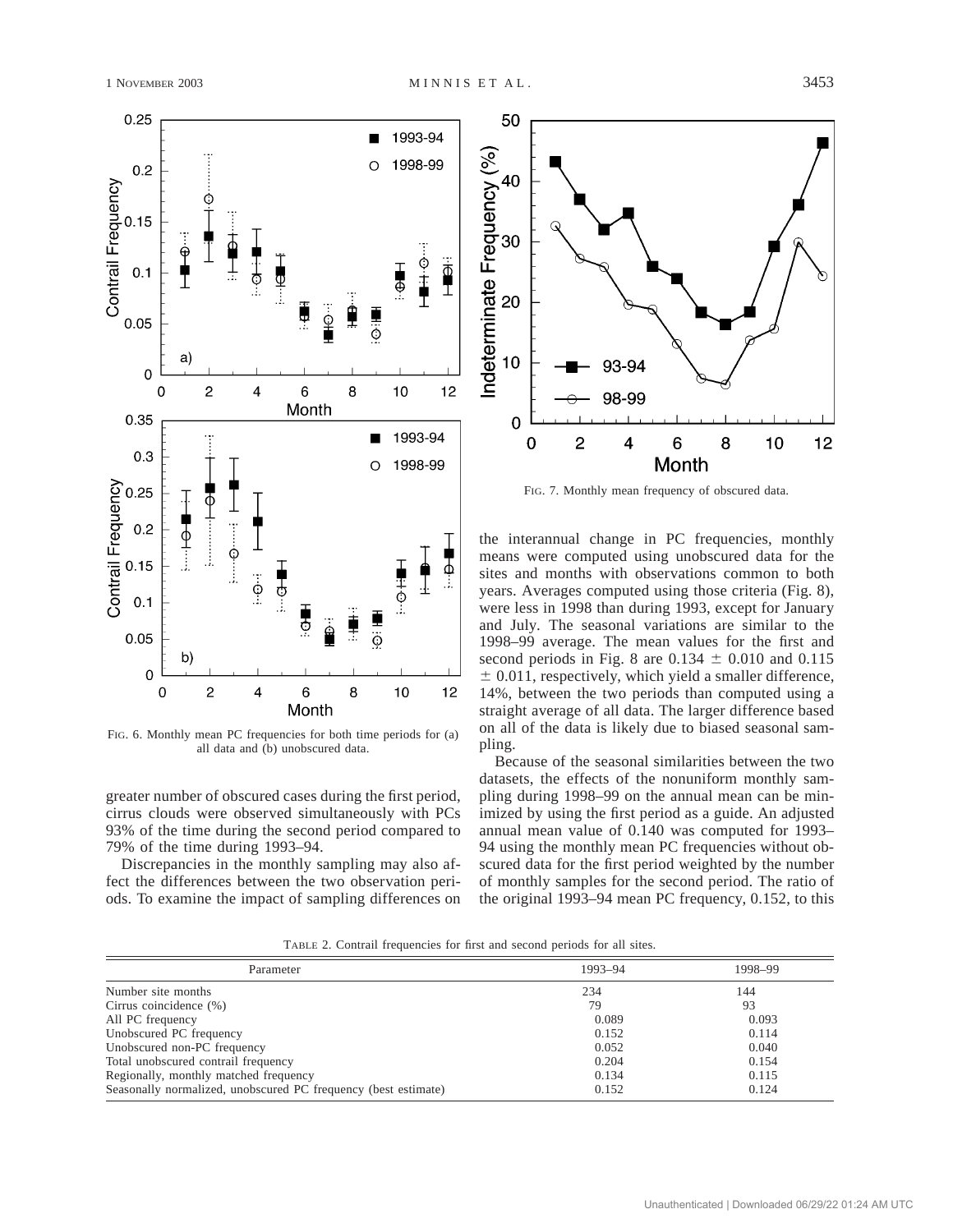

FIG. 8. Monthly mean PC frequencies with unobscured data using only those sites having data during both periods.

adjusted mean provides a seasonal normalization factor of 1.086. Multiplying this factor by the 1998–99 mean yields a seasonally adjusted annual mean for 1998–99 of 0.124. Thus, the true drop in PC frequency between the two periods is probably closer to 18% than the 25% computed using the unadjusted data. The adjusted value is probably more representative of the actual annual mean frequency than the seasonally biased value of 0.114.

Although not climatologically important, short-lived contrails may be of interest for other applications. Nonpersistent contrails were seen in 0.040 of the unobscured observations yielding a mean total contrail frequency of 0.154 for all of the sites during 1998–99. This result represents a 24% decrease relative to the short-lived contrails during 1993–94 and is nearly identical to the interannual change in PCs discussed above. The seasonal cycle of short-lived contrails mimics the seasonal variations in the unobscured PCs. Table 2 summarizes the results for all of these different permutations of the dataset.

#### *c. Diurnal cycle*

The mean PC frequency (solid symbols) in unobscured conditions is plotted as a function of local time (LT) in Fig. 9. The frequency increases from 0600 to 0900 LT when it peaks at  $\sim 0.125$  and then slowly decreases down to 0.100 by 1700 LT. Persistent contrail occurrence then drops to 0.080 for the remainder of the daylight period. In relative terms, this diurnal variation is nearly identical to that seen in the 1993–94 data (Minnis et al. 1997). The increasing frequencies early in the morning are consistent with the daily cycle of flights that begins around sunrise. Without better flight information, however, it is not clear that the decreased numbers of contrails after 1600 LT are the result of reduced



FIG. 9. Mean hourly PC frequency for all regions, 1998–99. Error bars indicate the regional std dev.

air traffic or a sampling bias characterized by observations taken only during the summer months when the mean contrail coverage is reduced. To explore this issue, the mean hourly PC frequencies were computed using only those months and sites with averages at all hours between 0600 and 1900 LT. The results, normalized to the seasonally adjusted annual mean, are shown as open symbols in Fig. 9. The peak shifts slightly to 0800 LT and the sudden decrease in the evening disappears indicating that the air traffic remains steady through 1900 LT. The frequency drop seen in the all-unobscured data is apparently due to the seasonal sampling bias that precludes evening observations during autumn and winter.

### **4. Discussion**

# *a. Unobscured PC versus all-data PC*

The difference between the PC occurrences with and without the obscured observations is large. Without the obscured observations, the PC frequency is considerably greater during 1993–94 than during the second period. For model predictions of contrail formation, it is important to determine which dataset more accurately represents the true occurrence over the sites. The statistics of cloud type co-occurrence from the surface cloud observation compilation of Hahn et al. (1984) provide one means for examining this question. Overall, contrails occur in conjunction with cirrus clouds in approximately 85% of PC observations and PCs exist in many of the same conditions that support natural cirrus clouds. Thus, for purposes of co-occurrence with other cloud types, PCs should be similar to the cloud type, cirrus. From the Hahn et al. (1984) summary, the average frequency of cirrus occurrence is  $45\%$  for land areas between  $30^{\circ}$ and  $60^{\circ}$ N. Hahn et al. (1984) report the frequency of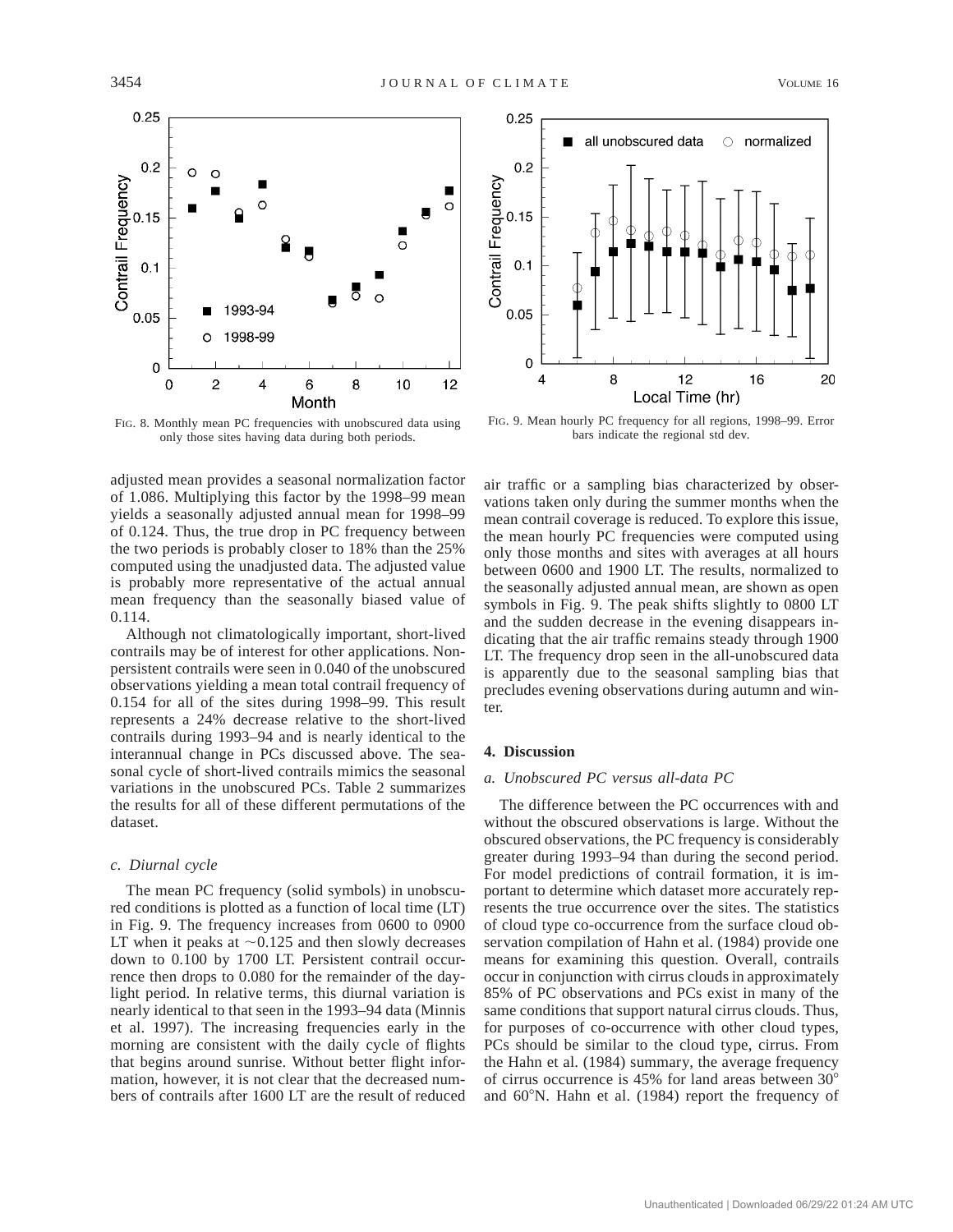occurrence of five other distinct cloud types and their co-occurrence frequencies with cirrus and other clouds. The expected frequency of cirrus clouds given the presence of other cloud types is computed by integrating the co-occurrence and occurrence frequencies and dividing by the sum of the occurrence frequencies of the other cloud types. The resulting average co-occurrence frequency of cirrus with any other cloud type is 47%, a value only slightly larger than the average frequency of cirrus. Thus, when lower clouds obscure the sky, it highly likely that the occurrence of cirrus is the same as when the upper troposphere is not obscured.

It follows that the PC statistics based on the observations without the obscured cases are more representative than those referenced to all observations. The implied random overlap assumption used in the unobscured case is also supported by the study of Tian and Curry (1989) who found that it provides the best estimate of total cloud cover when the cloud layers are separated, a condition that would apply for the distinct layers used by Hahn et al. (1984). Furthermore, they reported that the random overlap assumption is less accurate when the layer cloud amounts are between 30% and 70%, a condition that does not apply to obstructed conditions that define the obscured category.

The frequent occurrence of contrails over extensive lower-level clouds is readily evident in satellite data. For example, the visible channel image (Fig. 10a) from the National Oceanic and Atmospheric Administration Satellite (*NOAA-15*) Advanced Very High Resolution Radiometer (AVHRR) taken at 1303 UTC 3 April 2002 shows extensive area of bright clouds over the southcentral United States. Figure 8b is an image created from the brightness temperature difference,  $T4 - T5$ , between AVHRR channels 4 (11  $\mu$ m) and 5 (12  $\mu$ m) for the same scene. Younger contrails are often evident as whiter, linear features in  $T4 - T5$  imagery, which is used for automated contrail detection (e.g., Mannstein et al. 1999). In Fig. 10b, contrails of various ages can be seen to the southwest of points A and B; to the northeast of C; to the north, northwest, and northeast of D; northwest of E; and south, and, possibly, north of point F. With the exception of parts of the contrails near F, all of the contrails would most likely be relegated to the obscured category because of the presence of extensive, optically thick clouds between the surface and the contrails. Shadows cast by the contrails are evident on some of the lower-level clouds. The example satellite image is neither exceptional nor typical; it was selected at random from a publicly available image database maintained at the National Aeronautics and Space Administration (NASA) Langley Research Center (http:// angler.larc.nasa.gov/avhrr/).

On some days, contrails predominately occur over clear areas and on other days, are seen more frequently over clouds. Given the nature of cloud overlap and the satellite observations, it is concluded that the statistics of PC occurrence without the obscured data are more representative of the true contrail distribution over the CONUS. Therefore, the results in Fig. 6b showing that contrails were more prevalent during 1993–94 are a more accurate characterization of the seasonal and interannual variations of PC occurrence. Further discussion applies only to the PC statistics without obscured data.

## *b. Air traffic and temperature dependence*

Minnis et al. (1997) showed that the distribution of contrail frequency was related to the aircraft fuel use above 7 km. The relationship between contrail frequency and *f* is indirect in that different airplanes consume different amounts of fuel and the occurrence of a PC depends on how often and long a plane flies in an environment suitable for contrail formation and persistence. However, such detailed information is currently not available for the time periods under study here and, as noted earlier, the lack of new fuel use data requires the adjustment of the May 1990 dataset (assumed to apply to 1993) to account for 5 yr of air traffic growth between 1993 and 1998. Figure 11 shows the scatterplot and linear least squares regression fit (forced through the origin) between the 1998–99 mean PC frequency of occurrence (adjusted for seasonal bias) *C,* and *f*. The two parameters are positively correlated with  $R = 0.70$ . Although the slope of the line is 30% less than that found for the first period (Minnis et al. 1997), the level of correlation is nearly the same indicating that the patterns have not changed significantly during the interim. The fuel use data explain about half of the spatial variation in annual mean contrail occurrence.

If the original fuel dataset were used in the correlation in Fig. 11, the resulting slope would still be 12% smaller than that for 1993–94 indicating that the change between the two years is significant. The frequency of PC occurrence should have been larger during the second period than during the first if all other factors were equal. The primary parameters determining persistent contrail occurrence are the air traffic density and the flight-level temperature and Rh. As discussed earlier, the NCEP RH (300 hPa), hereafter, simply RH*m*, is used as a surrogate for the probability of the occurrence of ice-saturated conditions. Similarly, the monthly mean 300-hPa temperatures  $T_m$  are used instead of the instantaneous values. These quantities can be used to determine if the conditions were equivalent during the two periods.

During the first period, RH*<sup>m</sup>* averaged over all of the sites was 45.8% compared to 38.2% during 1998–99. This change is comparable to that for the 12 sites contributing to Table 1. Furthermore, the monthly mean RH*<sup>m</sup>* exceeded 50% in 40.5% of the regional data during 1993–94 compared to 17% during the latter period. Mean temperatures at 300 hPa increased by only  $0.5^{\circ}$ C between the two periods. Figure 12 shows  $T_m$  and RH<sub>m</sub> for the matched data used in Fig. 8. The values of RH*<sup>m</sup>* are only comparable for January and February in both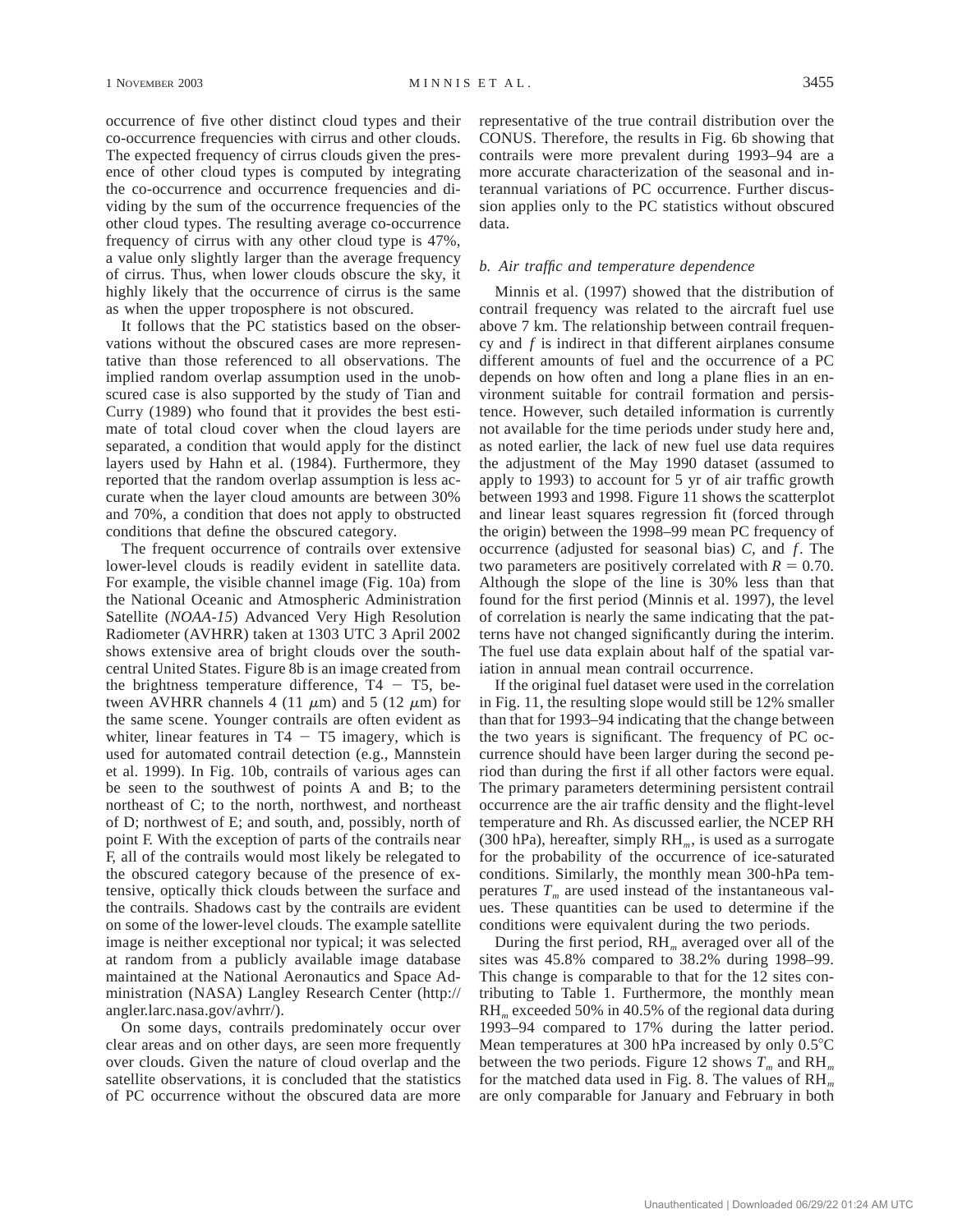

FIG. 10. Imagery from the *NOAA-15* AVHRR taken 1303 UTC 3 Apr 2002 over the south-central United States.

periods. During the remaining months, RH*<sup>m</sup>* is 5%–11% less during the second period. September 1998 is the driest month at 300 hPa and is 1 K warmer than its first period counterpart. This may explain why the minimum PC frequency occurred in September during the second period. The driest year between 1971 and 2001 at 300 hPa was 1999, while 1998 was the third driest year. The seventh and second wettest years were 1993 and 1994, respectively, at 300 hPa during that same window. Thus, it is concluded that the conditions favorable for PC formation during the second period were much less likely than for 1993–94 resulting in a decrease in PC frequency, despite an increase in jet air traffic.

The drier upper atmosphere during the second period is also consistent with the decreased number of obscured data in Fig. 7. A drier atmosphere would coincide with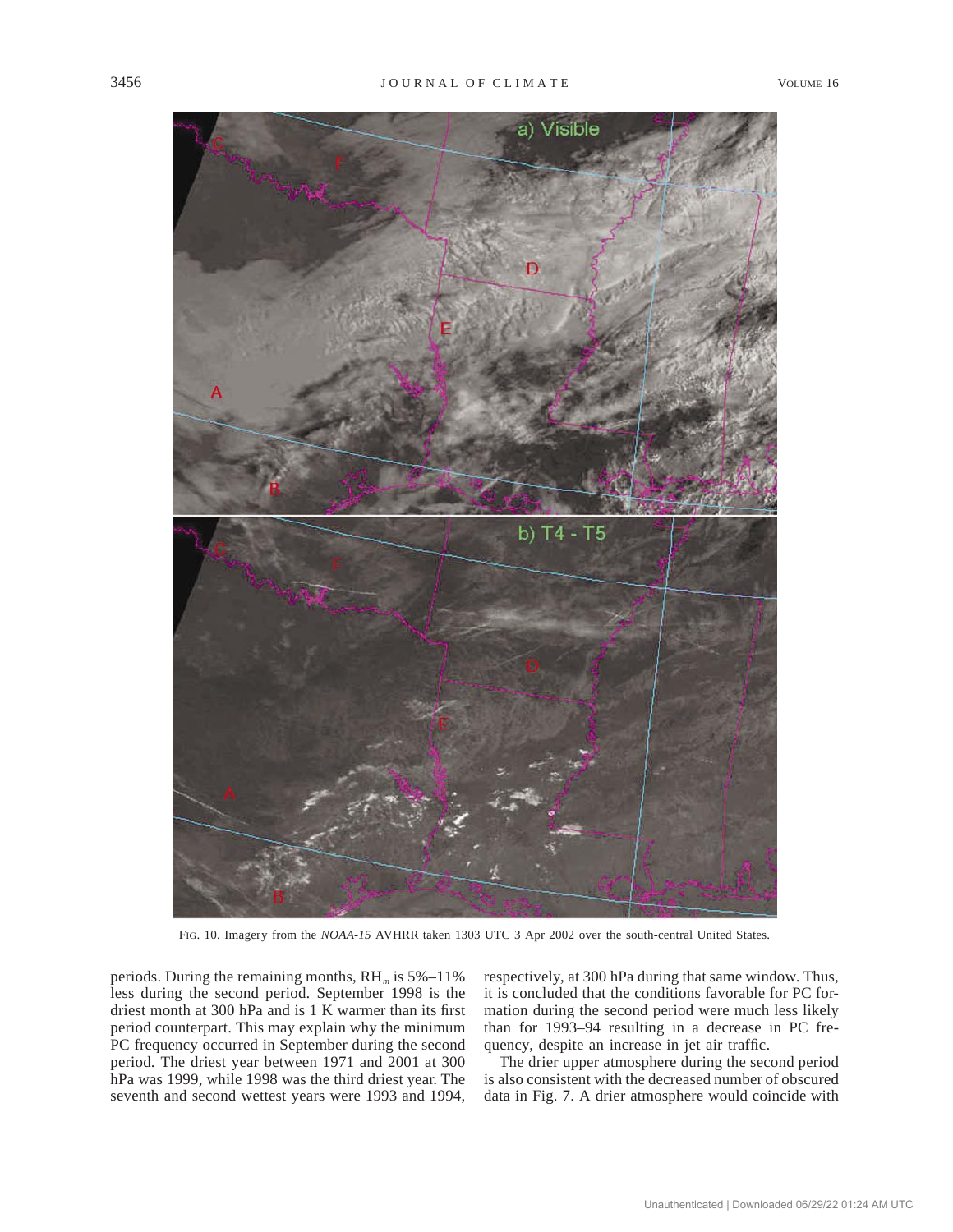

FIG. 11. Correlation of 1998–99 site mean contrail frequencies and estimated fuel use above 7 km.



FIG. 12. Monthly mean 300-hPa (a) relative humidities and (b) temperatures for the sites used in Fig. 6.

fewer overcast conditions and less cirrus coverage. The fractional amount of cirrus plus cirrostratus cloud coverage derived from the International Satellite Cloud Climatology Project (ISCCP) dataset (Rossow and Schiffer 1999) over the CONUS dropped from 32.1% for August 1993 through July 1994 to 26.4% during 1998. (The time periods are slightly different from the contrail periods in order to minimize the Mt. Pinatubo eruption effects on the satellite data and because the ISCCP data were only available through the end of 1998 at the time of the analysis.) The seasonal variation of  $T<sub>m</sub>$  averaged for the domain as a whole is very well correlated with the annual cycle of mean contrail frequencies in Fig. 6b. In this case,  $R = 0.88$  confirming that temperature is an extremely important governing factor for contrail formation (e.g., Appleman 1953).

To help explain some of the climatological variations of contrail occurrence, the relationships between the monthly contrail frequency  $C_m$  and  $f_m$  and the monthly mean temperature  $T_m$  and RH<sub>m</sub> at 300 hPa are explored in more detail using only those months having data from all sources. Figure 13 shows the correlations and linear regression fits between  $C_m$  and  $f_m$  (Fig. 13a) and  $T_m$ (Fig. 13b) for both periods combined. The linear regression fits:

 $C_m = 0.029 + (0.0023 \times 10^{-6} \text{ lb}^{-1})f_m$ , and (1)

$$
C_m = 1.674 - (0.0067 \text{ K}^{-1})T_m, \tag{2}
$$

both produce  $R = 0.37$ . Forcing the fuel regression line through the origin yields

$$
C_m = (0.0101 \times 10^{-6} \text{ lb}^{-1}) f_m, \tag{3}
$$

which is shown as the heavy line in Fig. 13a. As expected, the slope in (3) is between those derived from the first and second periods separately. According to (2), the contrail frequency is expected to be zero for months with  $T_m > 250$  K. If  $T_m = 250$  K and the lapse rate is  $-6.5^{\circ}$ C km<sup>-1</sup>, the mean temperature at 200 hPa would be about  $-42^{\circ}$ C, a value just past the threshold for contrail formation. The monthly mean correlations are noisier than those using the annual mean values (Fig. 11), but they are statistically significant at the 99% confidence level. Fuel and temperature data analyzed separately from each period yield correlations similar to those in Fig. 11. Some of the scatter in the data may due to the idealized fuel use dataset. Differences in the actual and 1990 flight patterns, will introduce some uncertainty in the fits. The distribution of actual flights above 7.6 km near most of the sites during 10 September 2001 (Palikonda et al. 2002), however, do not appear to be substantially different from Fig. 1 in relative terms. Thus, the error due to a shift in air traffic patterns since the 1990s is probably small.

### *c. Humidity impact*

The RH<sub>m</sub> data plotted with  $C_m$  in Fig. 14 yield different correlations for each period. For the 1993–94 data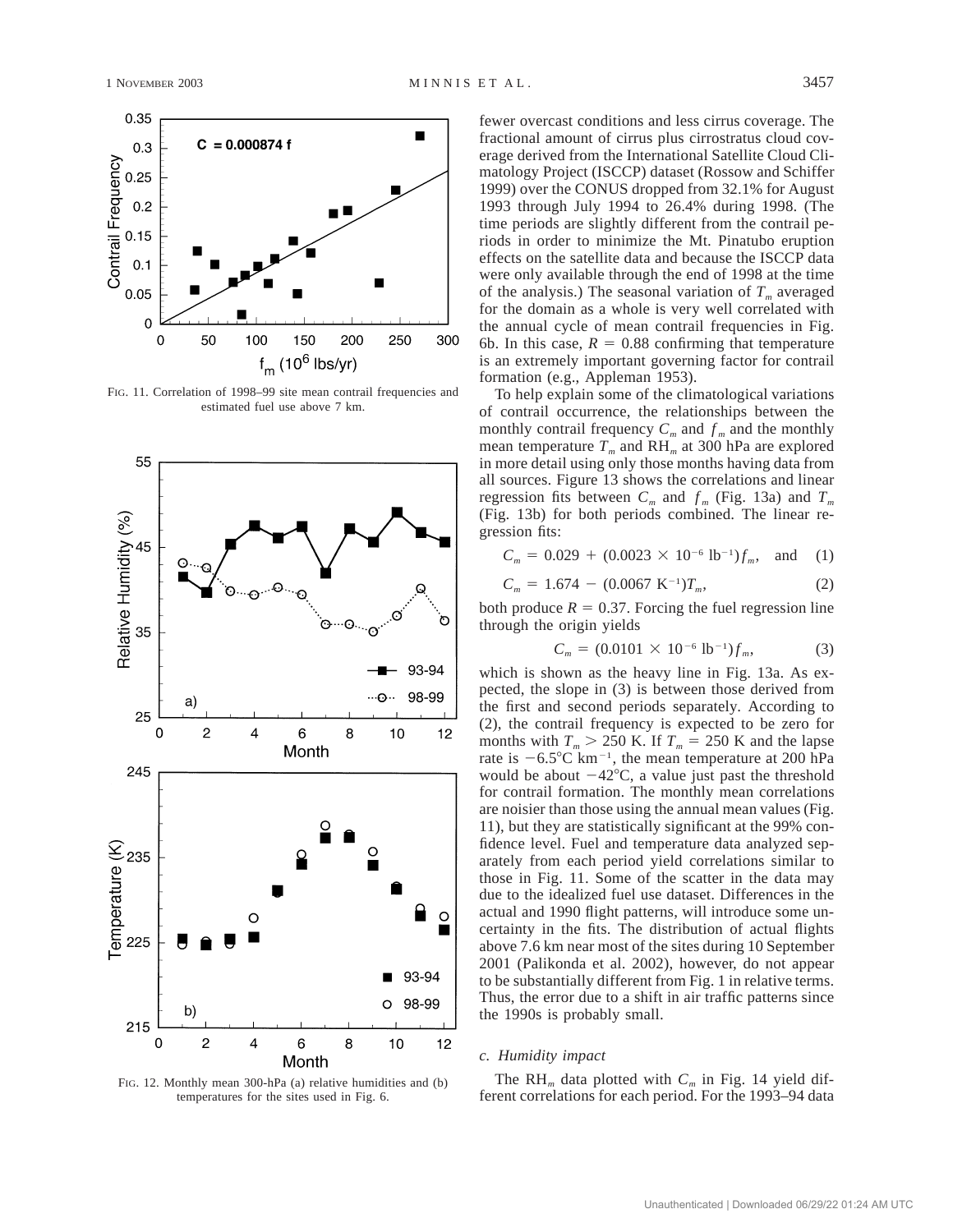

FIG. 13. Correlation of monthly mean contrail frequency and (a) estimated fuel use above 7 km and (b) 300-hPa temperatures. Thin lines indicate linear regression fit. Heavy line indicates regression fit without an intercept.

(Fig. 14a),  $R = 0.00$  with no slope in the regression line. The correlation coefficient increases to 0.33 for 1998–99 (Fig. 14b) yielding the regression line:

$$
C_m = -0.062 + 0.0045 \text{RH}_m. \tag{4}
$$

The slope is significant at the 99% confidence level. The differences in the range of RH*<sup>m</sup>* and in the sampling for each period are the most likely causes of the differences in the correlations. Only 5% of the RH*<sup>m</sup>* observations fall below 35% during the first period compared to almost 30% during the latter period. Conversely, nearly 25% of the RH*<sup>m</sup>* values exceed 50% during 1993–94 while the frequency of  $RH_m > 50\%$  is less than 3% during 1998–99.

The impact of the different ranges can be elucidated by combining the two datasets and averaging  $C_m$  for each 5% interval of RH*m*. Figure 14c shows the means and standard errors of the mean for each interval. The contrail frequency increases with RH<sub>m</sub> up to a plateau between 40% and 55% before dropping substantially at greater values of RH*m*. This nonmonotonic behavior could arise for a variety of reasons such as the competition between contrails and cirrus clouds for the available moisture, co-occurrence of high RH*<sup>m</sup>* with warm temperatures or limited air traffic, or by errors in RH*m*. The last explanation is the easiest and can be supported to some extent by the relatively poor correlation between the NCEP and radiosonde values of RH (300 hPa) during the first period. Because of the problems associated with the radiosonde measurements and reporting practices at that time, however, it cannot be concluded that the NCEP data are any worse or better than the radiosonde data. Nor is it possible to fully assess the accuracy of the NCEP RH*m*. The uncertainty in RH*<sup>m</sup>* remains an open question.

The first explanation is more subtle. Clouds and persistent contrails only form in air that is supersaturated.

Contrails can develop and persist at levels of supersaturation with respect to ice that can be substantially lower than those required for the formation of natural cirrus clouds (Schumann 1996). As seen in Fig. 2, RH<sub>m</sub> provides a rough estimate of the probability for supersaturated conditions. Thus, when it is relatively small, the frequency of large supersaturations (e.g.,  $Rh > 55\%$  in Fig. 2a) at flight level is less than that for the smaller supersaturations (e.g., Rh between 40% and 55% in Fig. 2a) that could sustain PCs. As RH*<sup>m</sup>* rises, the frequencies of both large and small supersaturation increase along with PCs and natural cirrus clouds. As RH<sub>m</sub> continues to grow, the rising frequency of larger supersaturations would eventually produce enough dense cirrus clouds such that contrail formation or detectability reaches a plateau and diminishes at even higher values of RH*m*. This plateau is suggested in Fig. 2a by the nearly identical frequencies of Rh between 35% and 55% for the two highest ranges in RH(300 hPa). Formation of observable contrails in these instances might be reduced because the additional cirrus clouds would form at the expense of the areas of small supersaturation or the contrails would form within the cirrus clouds (e.g., Poellot et al. 1999) and might not be observable if the cirrus cloud is optically thick.

The second possibility, that large values of RH*<sup>m</sup>* are associated with warm temperatures or light air traffic was explored by examining each of the data points. Nearly 45% of the cases with  $RH_m > 50\%$  occurred between June and September with only 36% occurring between January and May when the temperatures are optimal. Additionally, most of the values of  $RH > 50\%$ are associated with sites outside the main airways. The mean fuel use for the months and sites with  $RH_m$  > 50% is 78% of the average value. Despite the warm temperatures and low fuel use, the average PC frequency was 0.119, a value 42% greater than the contrail fre-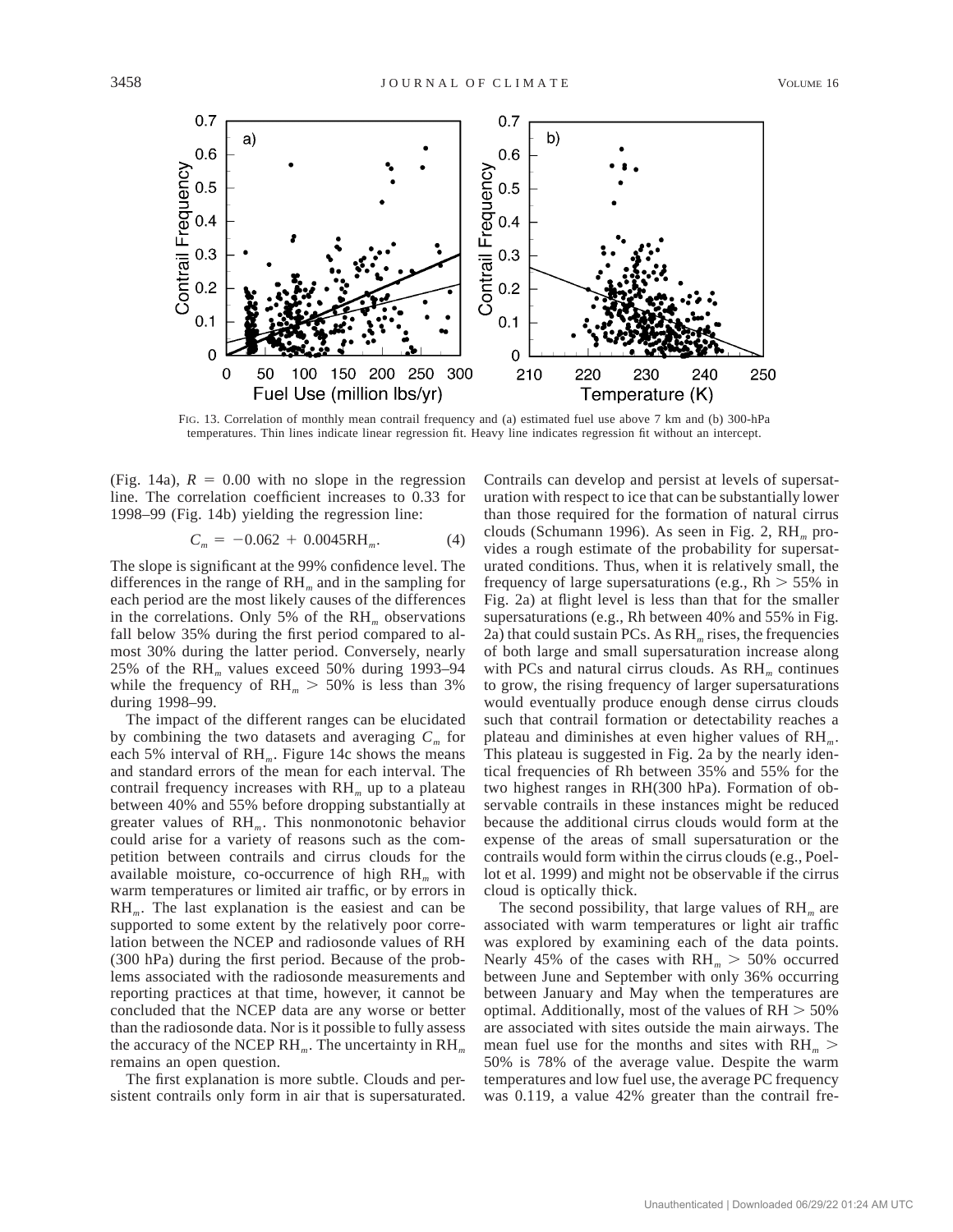

FIG. 14. Correlation of monthly mean contrail frequency and 300-hPa relative humidity during (a) 1993–94 and (b) 1998–99 and (c) variation of mean contrail frequency with 5 percentile means of RH*m*.

quency computed with the equation in Fig. 11 using the mean fuel use (95.6 million lb  $yr^{-1}$ ) for the months and sites with  $RH_m > 50\%$ . The RH<sub>m</sub> uncertainties and changing frequency distributions may have an impact on the nonmonotonic behavior, but it appears that the fuel use effect and seasonal (temperature) variability are the primary reasons for the drop in  $C_m$  at large values of RH*m*.

It is clear from Fig. 13 and the above discussion that all three parameters studied thus far affect  $C_m$ . A multiple regression analysis using all of the data and each parameter yields

$$
C_m = 2.089 + 0.00089 f_m + 0.0031 \text{RH}_m
$$
  
- (0.0095 K<sup>-1</sup>) $T_m$ . (5)

The combination of parameters in (5) explains 45% of the variance in  $C_m$ , yielding a mean residual of 0.07.

Figure 15 shows the monthly means computed using (5) for each period. This simple model reproduces some features of the seasonal variations seen in Fig. 6b, but misses others. The maxima observed during late winter are significantly damped and the large interannual differences during March and April are missed with the model. The model variations during the second half of the year are in good agreement with those in Fig. 6b including the September 1998 minimum. The mean model value for 1998–99 is 0.133 compared to 0.135 for 1993–94.

Further improvement in the modeling of  $C_m$  would require the use of instantaneous values of each parameter at all levels where more contrails are formed instead using only the monthly means and values for temperature and humidity at 300 hPa. Additionally, using the actual flight paths through a given area at the relevant altitudes as in Duda et al. (2002) would be more ap-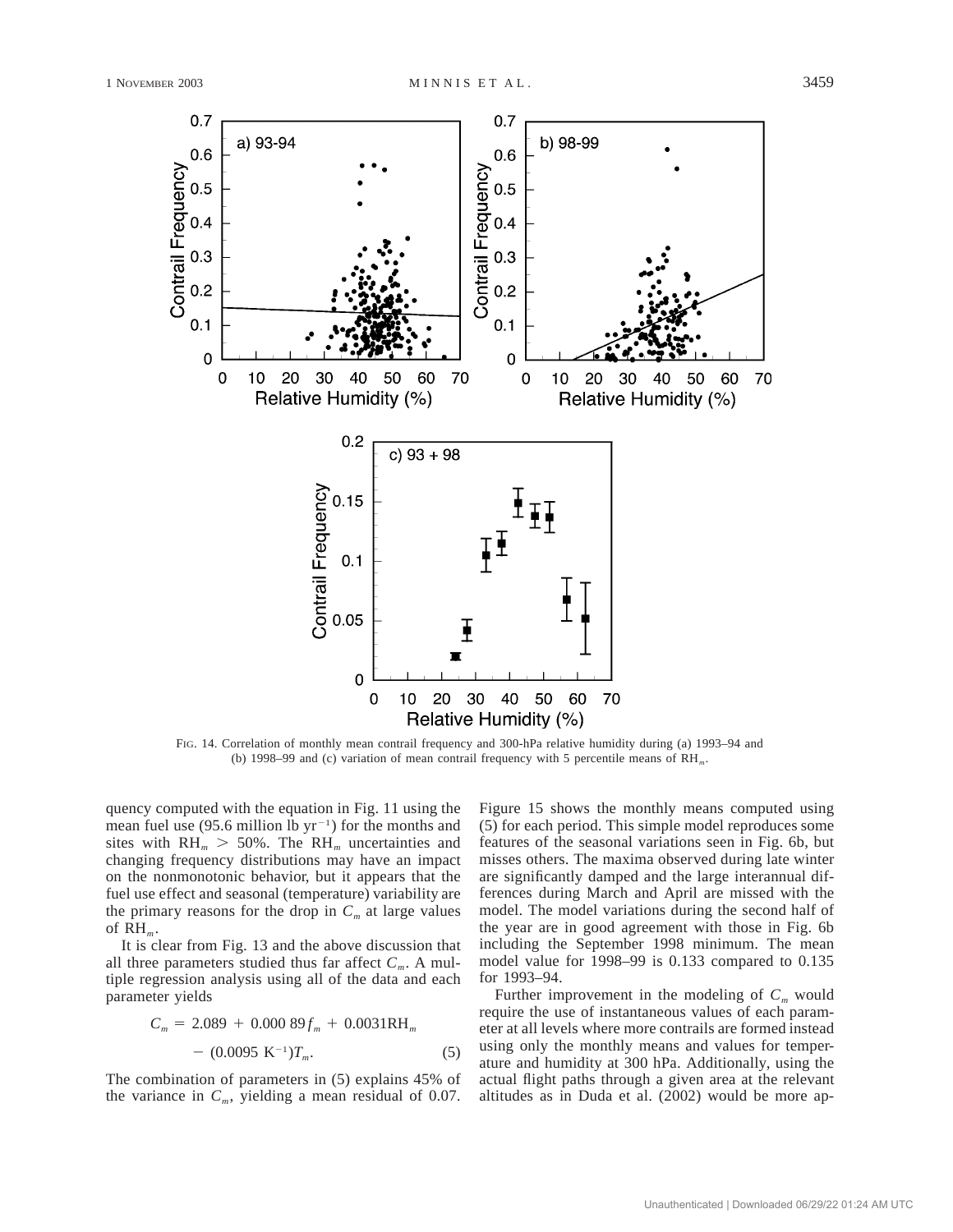

FIG. 15. Monthly mean contrail frequencies computed with (5) for monthly mean conditions.

propriate than using the average amount of fuel burned. Such datasets are not available for the time periods considered here. It should be stressed that the formulations in (1)–(5) are based on specific air traffic, temperature, and humidity datasets. As noted earlier, RH from radiosonde profiles can be significantly different from and will likely produce different results than the NCEP values. Other meteorological analysis products could also yield different results. Any use of the formulas should account for those differences.

### *d. Seasonal variability*

Because these two periods represent extremes for RH (300 hPa), the more likely mean condition for PC frequency would be closer to the average for the two observation periods. The average maximum in late winter computed from Fig. 6b is nearly 4 times greater than the summertime minimum. Both theoretical (Sausen et al. 1998) and empirical (Mannstein et al. 2000) estimates of contrail coverage and satellite-derived contrail frequencies (DeGrand et al. 2000) yield a minimum during July, consistent with the broad summertime minimum seen here. Sausen et al. (1998) report a 400% increase in coverage from the July minimum to their April maximum, while DeGrand et al. (2000) find a 40% increase in frequency between July and their October maximum. Sausen et al. (1998) and DeGrand et al. (2000) find larger values for both coverage and frequency, respectively, during April than during January over the United States. The Sausen et al. (1998) mean coverage during January and October are the same, while Fig. 6b suggests that the contrail occurrence steadily increases between October and February. The preliminary results of Mannstein et al. (2000) and Palikonda et al. (2002) from 1993 and 2001 satellite data, respectively, are qualitatively consistent with the surface observations. For example, during April, October, and December 1993, respective contrail coverage from Mannstein et al. (2000) was 0.020, 0.019, and 0.021, while the contrail frequencies for the 13 sites having measurements during all three months during 1993–94 were 0.188, 0.163, and 0.197.

Minnis et al. (1997) discussed several possible reasons for discrepancies with results based on satellite 11-  $\mu$ m imagery alone (DeGrand et al. 2000). Another possibility is that, during winter, contrails over the United States might spread less and have lower optical depths than during other seasons (Ponater et al. 2002) making it more difficult to detect them in infrared imagery. In addition to the shortcomings in the surface observations note by Minnis et al. (1997), the differences between the theoretical results and the surface observations could arise from the highly uncertain humidities in the upper troposphere used in the model (Sausen et al. 1998).

To ensure that the results in Fig. 6 are representative of the seasonal variations over the CONUS, the months with the maximum values of PC for each time period for any site having observations during nine or more months are plotted in Fig. 16. The only trend suggested by this plot is the tendency for the maximum frequency to occur in the late spring or early winter in the more northern reaches of the domain. This tendency is qualitatively consistent with the results of DeGrand et al. (2000). It is likely that farther north, in Canada, the PC frequency would occur closer to July as found by DeGrand et al. (2000) because the mean 300-hPa temperatures for the northernmost sites are closer to the values seen in the central CONUS during the late winter and spring (see Fig. 21 of Minnis et al. 1997). The month with the most maxima is February followed by March, a result consistent with the maxima in contrail frequencies in Fig. 6.

Finally, using 10 yr of fish-eye camera data, Sassen (1997) found a maximum in contrail frequency during February over Salt Lake City, Utah, a result consistent with the February 1999 maximum over Hill AFB just north of Salt Lake City. From these results and the comparisons with Mannstein et al. (2000) and Palikonda et al. (2002), it is concluded that the annual cycle of PC frequency in Fig. 6b is representative of the United States as a whole. However, it is clear that the seasonal variation of PCs changes with latitude and the meteorological conditions at flight altitude. As suggested by Fig. 16, the frequency of PCs in any given month can differ significantly from the mean variation implied in Fig. 4b.

The identification of persistent contrails used in this study is subjective, as are all surface observations of clouds. Thus, some of the observed contrails may be more significant in terms of their climatological impact than others. As noted earlier, a number of other parameters must be measured to determine if a contrail of a particular size, depth, and lifetime is significant, a currently undefined measure. If it is assumed that a contrail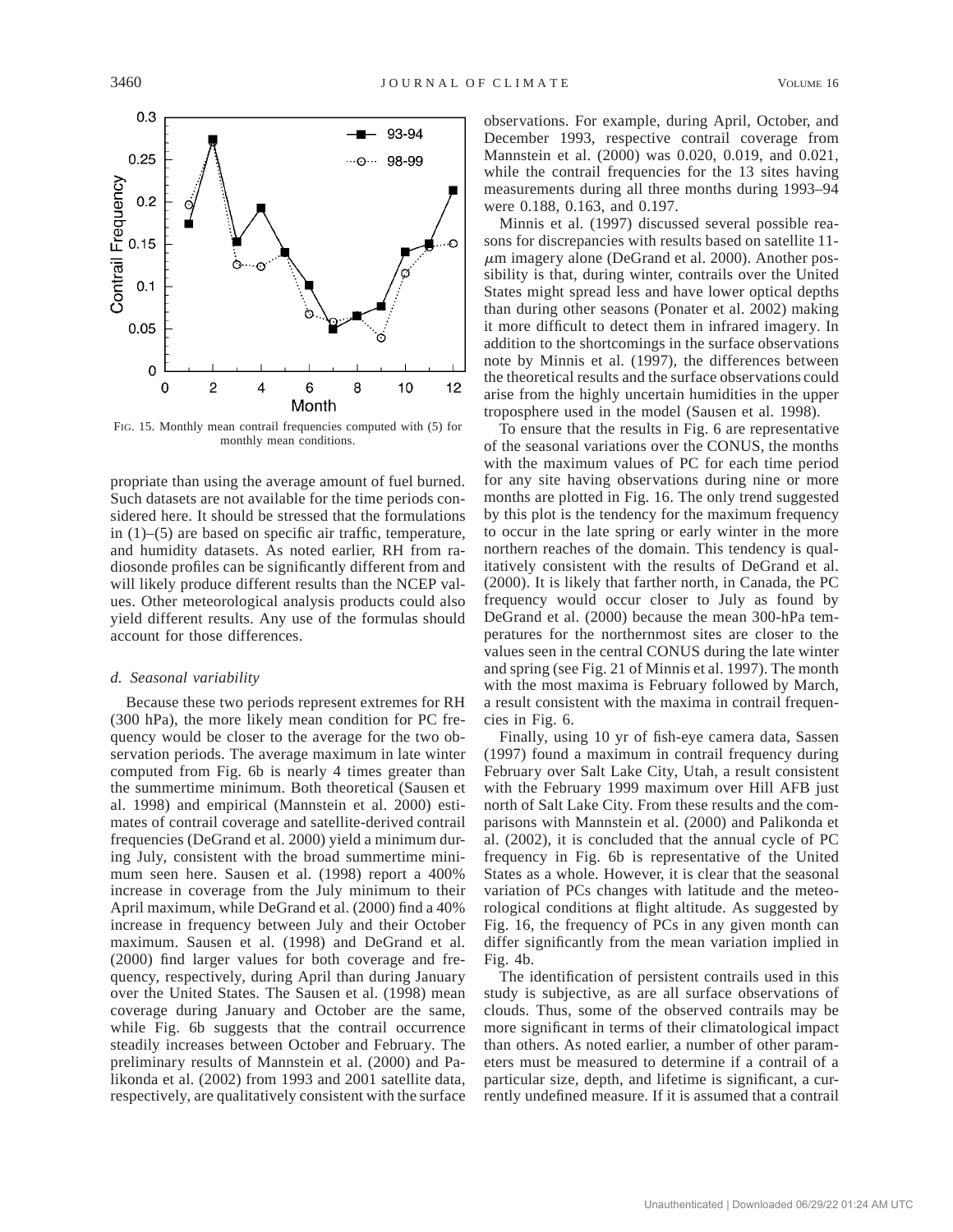

is climatologically significant when it can be identified in 1-km satellite imagery, then it is possible that many of the PCs identified here may not have spread sufficiently and lasted long enough be climatologically significant. The reported frequencies would represent an overestimate of important contrails. Conversely, some of the larger, older contrails may not have been reported resulting in a underestimate of significant contrail frequencies. The results presented here do not necessarily represent the occurrence frequency of climatologically significant contrails, but they provide new information about the spatial and temporal distributions of conditions that produce a variety of persistent contrails. Moreover, they should be highly correlated with climatologically significant contrails because the spreading persistent contrails would constitute a subset of these observations.

### **5. Concluding remarks**

As defined here, contrail frequency provides no information about the number of contrails observed each hour or their thickness and areal coverage. An increase in the number of flights may result in more contrails each hour rather than more hours with contrails. The number of hours when persistent contrails can form is limited by the amount of time that the formation conditions exist over a given site. Thus, the decreased frequency of persistent contrails during 1998–99 relative to 1993–94 resulting from the reduced humidity at flight levels might be accompanied by a greater number of contrails within each observation period. Such issues could probably be resolved with the analysis of highresolution satellite data, which are required for the determination of contrail coverage and optical properties. The results presented here clearly demonstrate the substantial variability in the annual mean upper-tropospheric humidity over large areas and how it can affect mean contrail occurrences. It is important that climatologies of contrail properties derived from satellite imagery and used to ''tune'' model simulations and prognostications should be based on data from multiple years to account for moisture variability.

When combined with the results from 1993–94, the 1998–99 data provide valuable independent information on the hourly, seasonal, and interannual variability of persistent contrails. The seasonal variations appear to be qualitatively consistent with preliminary satellite estimates of contrail coverage over the United States during the last decade. Model estimates of contrail effects on climate should be capable of reproducing, at some level, the variations over a wide range of temporal scales. Because the individual observations are available, it should also be possible to use the data to verify observed and modeled upper-tropospheric humidity. Predictions of potential contrail formation conditions can also be validated with the observations from both periods, especially when combined with information about flight times and altitudes. A more concerted and comprehensive observational effort is needed to quantify all of the parameters necessary for fully assessing the climatic impact of contrails.

*Acknowledgments.* This research was supported by the NASA Subsonic Assessment Program and the NASA Pathfinder Program and would not have been possible without the dedicated service of the many USAF weather observers. Thanks to David Duda and the two anonymous reviewers for their helpful comments and to Rabindra Palikonda for the ISCCP analyses.

## APPENDIX

### **Observing Sites**

Table A1 shows the locations and sampling for each station. Many of the regions were undersampled during